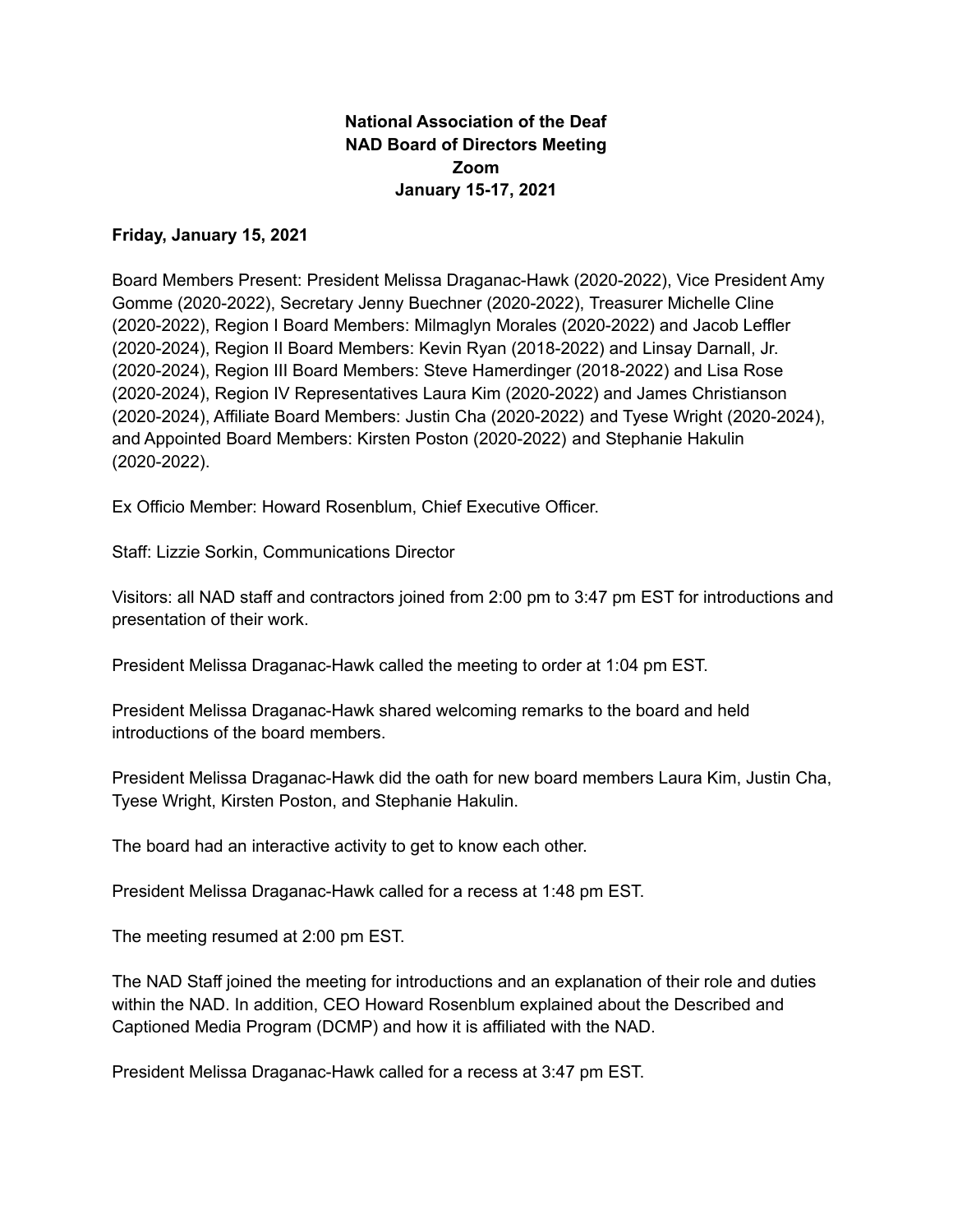The meeting resumed at 5:03 pm EST.

CEO Howard Rosenblum provided the CEO report.

CEO Howard Rosenblum shared how each department is funded, and the goal is to ensure each department is self-sufficient, and able to bring in funds that cover its expenses. While some positions/departments are not able to bring money into the organization, it is sometimes possible to receive external support such as sponsorships and grants to cover such costs.

The NAD Policy Institute is working on many fronts including a partnership with Mobility International USA, in assisting Kenya National Association of the Deaf to establish laws and policies to create and promote deaf rights in their country.

The NAD has been working with Rochester Institute of Technology/National Technical Institute of the Deaf (RIT/NTID) in advising them on their IRIS project that would enable individuals to make video relay calls directly from their phones, without the need to download an app.

The NAD, with Communication Service for the Deaf (CSD), Gallaudet, and NTID are hosting Employment webinars. The next one coming up is in February.

The NAD has been meeting with the Biden Administration Transition Team, in representation of the Deaf community along with other representatives from the Disability community, pertaining to policy recommendations, nominations of Cabinet Secretaries, such as the Department of Health and Human Services (HHS) and the Department of Education.

The board had a discussion about NAD membership, benefits as members, and how we can provide resources to members.

The NAD along with other disability organizations has also been meeting with manufacturers of automobiles, to ensure that there are no barriers when they develop future automated cars including to ensure that any voice commands are also visually accessible to deaf people.

CEO Howard Rosenblum also shared that the Deaf at Work project, made possible by the Starbucks grant has been completed! All videos are available on the NAD's Facebook page.

President Melissa Draganac-Hawk called for a recess at 5:59 pm EST.

The meeting resumed at 6:09 pm EST.

Treasurer Michelle Cline provided financial training for the board in understanding the NAD's financial structure and the board's responsibilities regarding finances including oversight as well as fundraising.

President Melissa Draganac-Hawk called for a recess at 6:52 pm EST.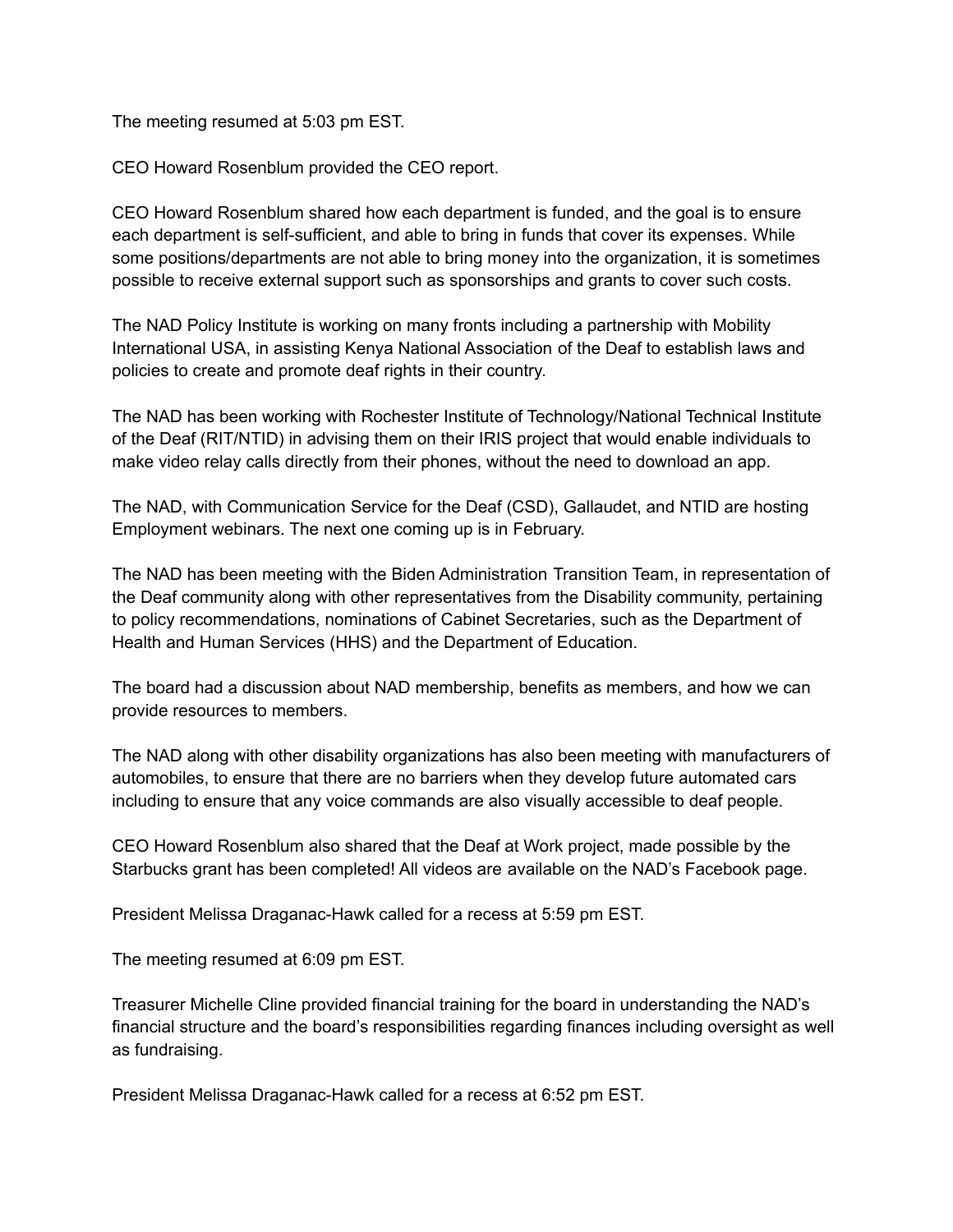The meeting resumed at 7:00 pm EST.

President Melissa Draganac-Hawk reviewed the Board Policy Manual with the board.

President Melissa Draganac-Hawk called for a recess at 7:44 pm EST.

# **Saturday, January 16, 2021**

Board Members Present: President Melissa Draganac-Hawk (2020-2022), Vice President Amy Gomme (2020-2022), Secretary Jenny Buechner (2020-2022), Treasurer Michelle Cline (2020-2022), Region I Board Members: Milmaglyn Morales (2020-2022) and Jacob Leffler (2020-2024), Region II Board Members: Kevin Ryan (2018-2022) and Linsay Darnall, Jr. (2020-2024), Region III Board Members: Steve Hamerdinger (2018-2022) and Lisa Rose (2020-2024), Region IV Representatives Laura Kim (2020-2022) and James Christianson (2020-2024), Affiliate Board Members: Justin Cha (2020-2022) and Tyese Wright (2020-2024), and Appointed Board Members: Kirsten Poston (2020-2022) and Stephanie Hakulin (2020-2022).

Ex Officio Member: Howard Rosenblum, Chief Executive Officer.

Staff: Lizzie Sorkin, Communications Director, Kim Bianco Majeri, Legislative Affairs **Coordinator** 

Visitors: Alfred Sonnenstrahl, President for Deaf Seniors of America

President Melissa Draganac-Hawk resumed the meeting at 1:03 pm EST.

# **Board Reports**

President Melissa Draganac-Hawk shared the President's report. She shared updates about the World Federation of the Deaf (WFD) and our involvement in regional meetings. The minimum for regional meetings used to be five countries but now is three countries, and our region only has three countries - Canada, USA, and Mexico so we are able to form a region. However, the leader of the Mexico association requested that Canada and USA join in with Central America where they have more countries, and can have productive discussions. A decision on that is pending. WFD has also been working with the World Health Organization on how it promotes the needs of those who have hearing loss, and one of the seven (7) categories designed to address hearing loss pertains to ensuring that deaf children have access to signed language, and if not, then it would be considered neglect. WFD has also recognized that over 100 countries have provided interpreters in a Picture in Picture (PIP) for press briefings regarding COVID-19, and that does not include the USA.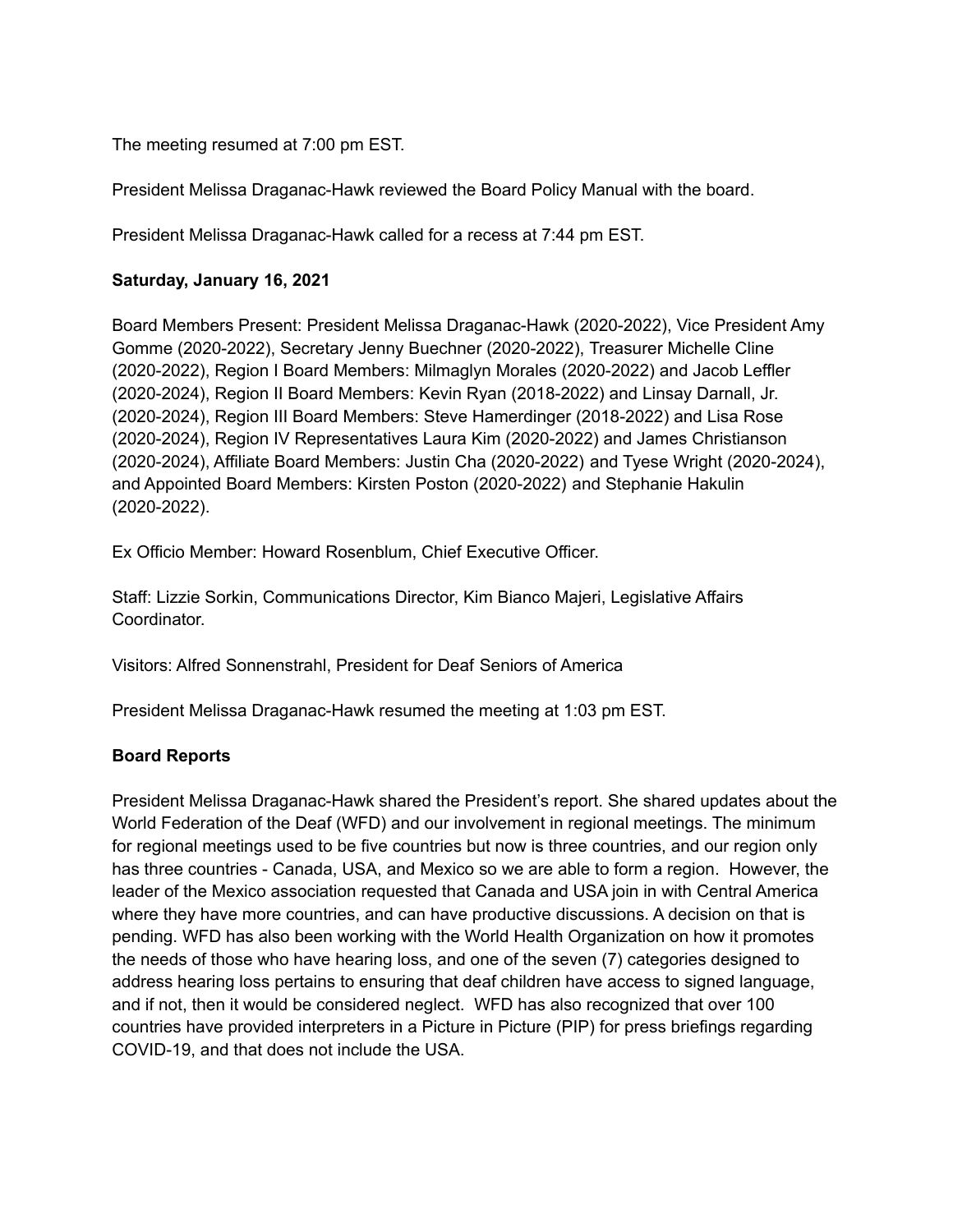President Melissa Draganac-Hawk shared that she has been in contact with several deaf-led organizations over the last few months to check in with them and continue our relationship with them.

President Melissa Draganac-Hawk shared that she has received feedback from delegates who were part of the Council of Representatives (COR) meeting last October. There were a lot of positive comments about the training provided prior to the COR meeting including parliamentary procedures. Several Black, Indigenous, and People of Color (BIPOC) had observed microaggressions during the COR, and that the board will need to ensure that we hear their feedback and make adjustments for future CORs.

Vice President Amy Gomme shared their report. Amy has been working on the committees and sections report forms. Will be asking Region Board members to meet together on a regular basis to keep everyone on the same page.

Secretary Jenny Buechner reported that the Meeting minutes from the Board meetings held on September 30th (pre-COR) and October 25th (post-COR) are ready for Board approval.

MOTION: Jacob Leffler moved to approve the Pre-COR and Post-COR board meeting minutes as read. Seconded by Steve Hamerdinger. CARRIED.

Treasurer Michelle Cline shared the finance report. Currently, we have two people on the Finance Committee and are looking for more people to be a part of the Finance Committee. The board reviewed the Financial Statement ending on November 30th. The December financial statement is not yet available for review as it takes approximately three to four weeks to complete after the close of the previous month. Two budget proposals for Fiscal Year 2022 (FY22) were presented for board approval. The first budget proposal includes two YLC camp sessions this summer. The second budget proposal does not include any YLC camp sessions this summer. A decision has not yet been made regarding whether YLC will be held this summer due to COVID-19. A decision will be made in April, however a budget needs to be approved by the board prior to the next fiscal year, which begins on April 1st. Both budgets need to be approved by the Board so that we are prepared either way.

MOTION: Kirston Poston moved to approve the FY22 Proposed Budget with YLC. Seconded by Tyese Wright. CARRIED.

MOTION: Kirston Poston moved to approve the FY22 Proposed Budget without YLC. Seconded by Kevin Ryan. CARRIED.

President Melissa Draganac-Hawk called for a recess at 2:33 pm EST.

The meeting resumed at 2:41 pm EST.

# **Board Reports**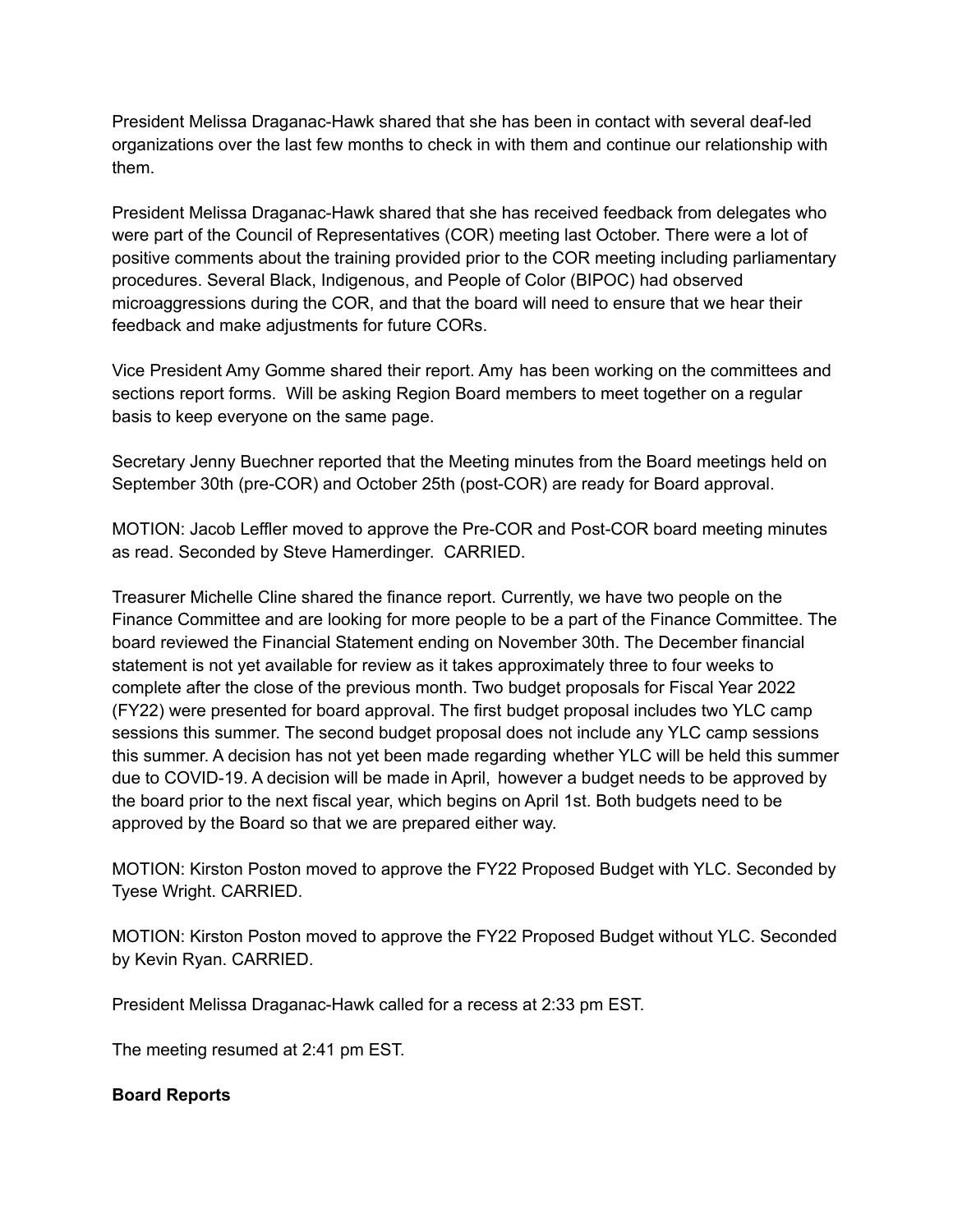Region I Board members Milmaglyn Morales and Jacob Leffler shared that they have been holding monthly regional meetings and had good discussions about legislative items in different states. Legislative Affairs Coordinator Kim Bianco Majeri attended the meetings. Jacob Leffler was asked to observe the New Jersey Association of the Deaf general meeting. DCAD is working on implementing an Office for the Deaf and Hard of Hearing and will take approximately one year to complete.

Region II Board members Kevin Ryan and Linsay Darnall, Jr shared that most of the State Associations are currently planning on hosting virtual meetings. Nebraska passed the LEAD-K bill.

Region III Board members Steve Hamerdinger and Lisa Rose shared they have been hosting monthly regional meetings, and are thrilled to see a better turnout, however not all states are participating. Some of the state associations have asked to see the NAD's Board Policy Manual so they can incorporate parts that are applicable to their organization. Several states will host virtual conferences this year and will be reaching out to the NAD for assistance. Kim Bianco Majeri will be joining the next monthly regional meeting.

Region IV Board Members Laura Kim and James Christianson shared that they will continue to have their regional meetings on Sundays after a poll had been sent out to all State Associations in the region. Laura was introduced as the new Region IV board member at the last regional meeting. Legislative Affairs Coordinator Kim Bianco Majeri also participated in the meeting.

Affiliate Board Members Justin Cha and Tyese Wright shared that they will be working on defining their new positions' role in the coming months. A committee will be formed to help develop the role and responsibilities for the Affiliate Board positions.

Appointed Board members Kirsten Poston and Stephanie Hakulin shared that they will be tasked with the Dismantling Racism priority and are currently interviewing people to be the Co-Chairs of the committee that will be tasked with this priority. They are looking for people from each region to be a part of the committee.

CEO Howard Rosenblum continued the CEO report. Howard shared that they will continue to work on the White House lawsuit which has been appealed, and with the new administration, we remain involved in the lawsuit to ensure that interpreters are provided for at least all COVID-19 press briefings and maybe more. It was also shared that there are several lawsuits in place at this time regarding access to interpreters, and the hope is that it will set precedent for other cases.

CEO Howard Rosenblum shared that the NAD in 2014 filed a class action suit with the Federal Equal Employment Opportunity Commission (EEOC) against the United States Department of Agriculture (USDA) because it had removed centralized funds and contract(s) for interpreter services, and instead now all 17 subdivisions of the USDA are required to provide their own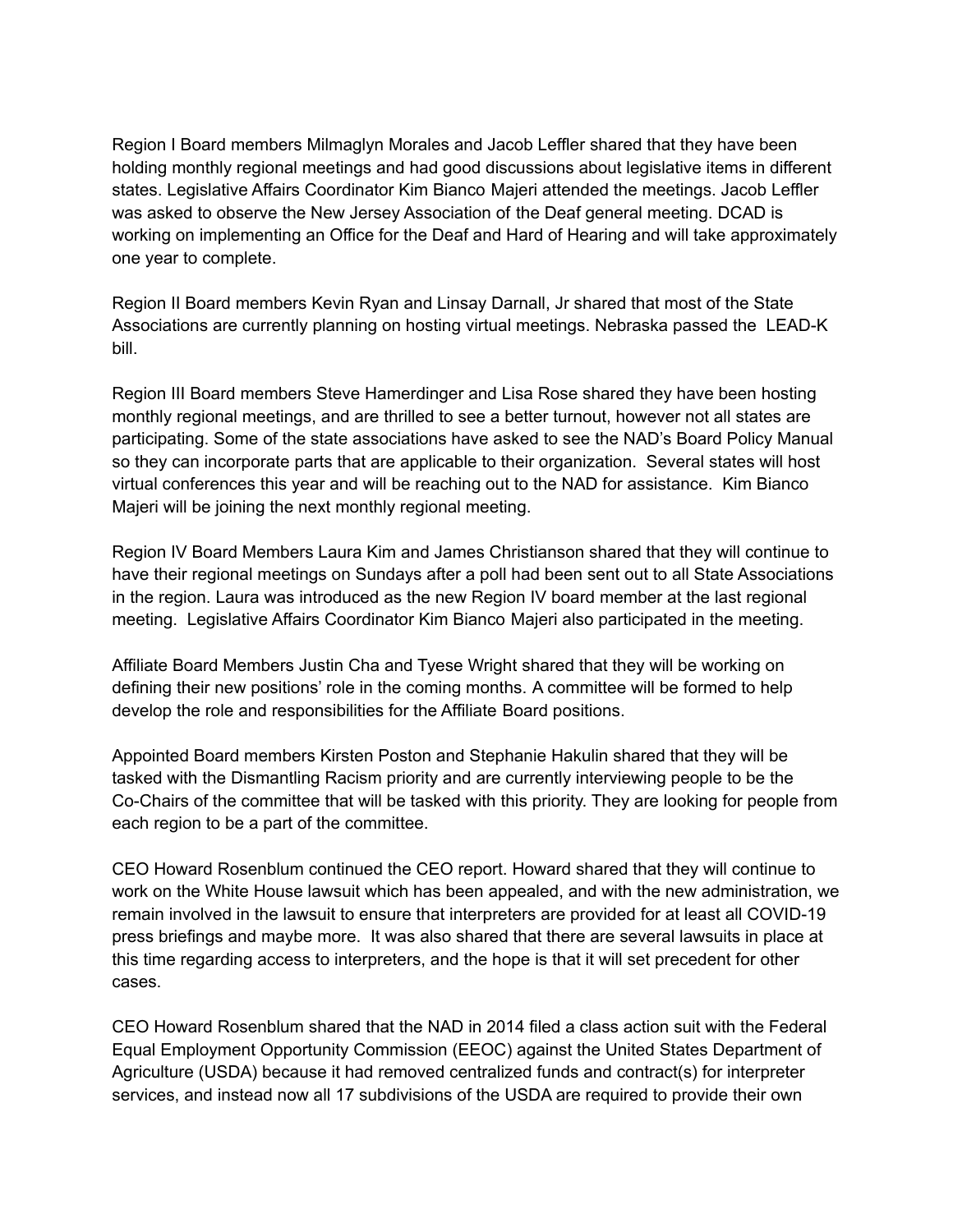interpreter services which has been problematic. This case is ongoing and now faces a new administration..

The NAD has also been working with the FCC regarding their new 3-digit number 988 for suicide prevention assistance because the original plan was to have only voice/audio access. Other disability groups agree that this service needs to also have text capability like 911 has, as well as for incorporating video capability for ASL access.

Vice President Amy Gomme shared a list of committees that the NAD will have, and the need for board liaisons for many of the committees. The board briefly discussed each committee and its responsibilities.

President Melissa Draganac-Hawk called for a recess at 4:06 pm EST.

The meeting resumed at 5:05 pm EST.

The board discussed the 5 priorities for the 2020-2022 term.

#### **2020-2022 Priorities**

#### **Priority: Achieving Equality in Deaf Education**

The board discussed there is a need to establish a committee with Board members who are experts in Deaf Education to determine what needs to be done to achieve this priority prior to working with the National Deaf Education Section and Council of Education Administrators for Schools of the Deaf (CEASD). The board will identify a Board Liaison in the next few weeks.

#### **Priority: Campaign to Spotlight the Adverse Impacts of Language Deprivation**

The board agreed that an ad hoc committee with board members and staff need to review this priority as well as past priorities and identify what the gaps are, as well as ensure that information is communicated with the members. The board will identify a Board Liaison in the next few weeks.

#### **Priority: Dismantling Racism in the Deaf Community**

Board Liaisons Kirsten Poston and Stephanie Hakulin shared their plan with selecting Co-Chairs for the committee, as well as extending the committee to include representatives from each region.

The board discussed the difference between the Diversity Strategy Team (DST) and the Dismantling Racism committee. It was identified that further discussion is needed after identifying the tasks of the DST.

President Melissa Draganac-Hawk called for a recess at 6:27 pm EST.

The meeting resumed at 6:30 pm EST.

#### **Priority: Eliminating Barriers to Quality Care for Deaf Seniors**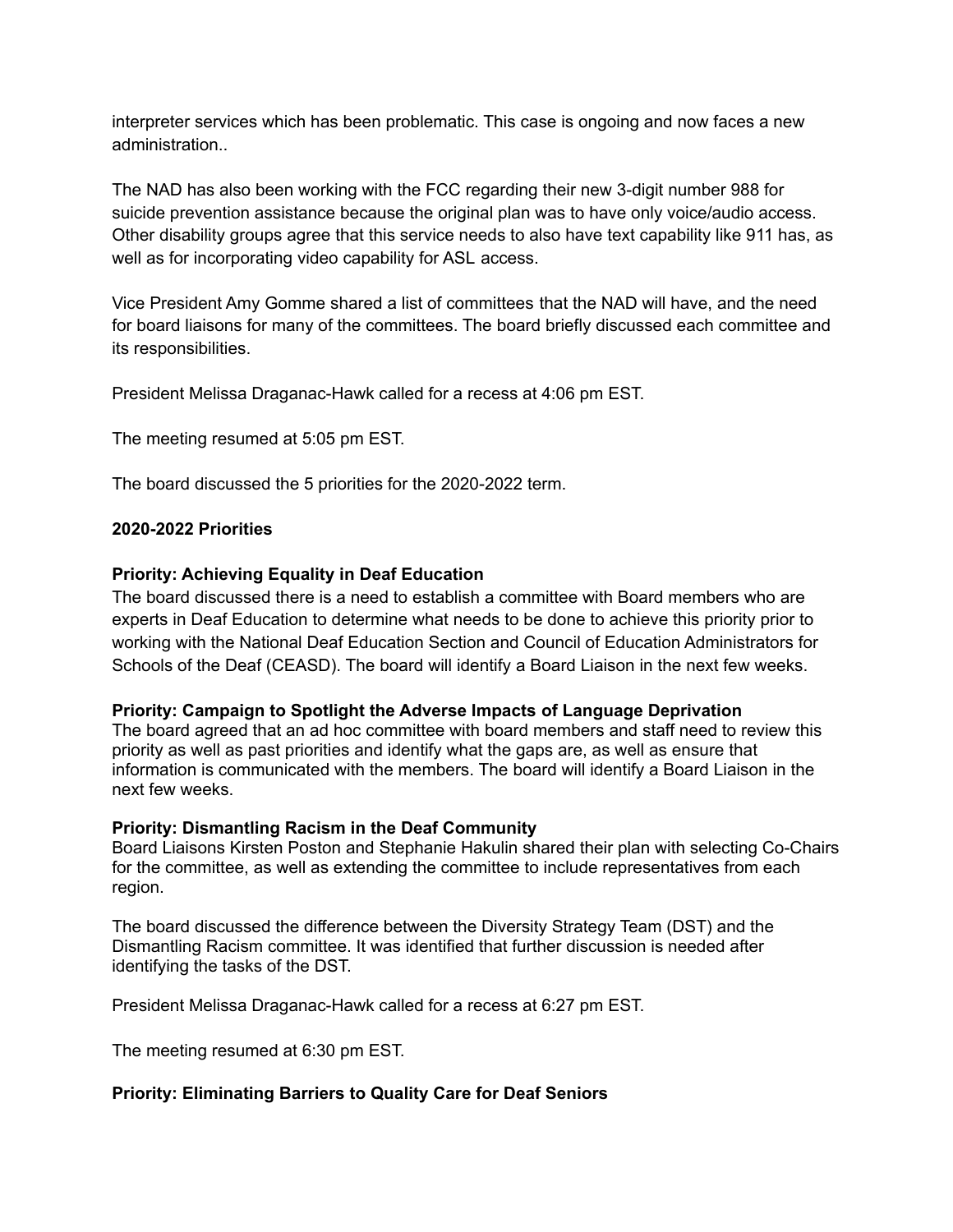Deaf Seniors of America President Alfred Sonnenstrahl shared what the Senior Citizen Task Force has been working on and will continue to work on issues pertaining to isolation of deaf individuals in nursing homes. Concerns regarding the lack of BIPOC representation on the Task Force was discussed, and both the NAD and DSA will work on identifying people to join the Task Force. It was also shared that research has been conducted and there was a small response from the BIPOC community as their cultural norm is to take care of their family members, whereas white culture is to send elders to nursing homes. The NAD board will identify a Board Liaison in the next few weeks.

# **Priority: Foster Care Bill of Rights**

The board reviewed this priority and will need to establish a committee to review the current model bill and make recommendations for updating the language. The board will identify a Board Liaison in the next few weeks.

The board discussed the National Deaf History Month resolution from the 2020 Council of Representatives meeting which was referred to the Board for review and decision. Linsay Darnall, Jr. shared the history regarding the National Deaf History Month dates. A board workgroup will be established to review historical information to help the board make a decision on whether to keep the dates for the whole month of April, or to move it to March 13th to April 15th as proposed in the resolution.

President Melissa Draganac-Hawk called for a recess at 7:59 pm.

# **Sunday, January 17, 2021**

Board Members Present: President Melissa Draganac-Hawk (2020-2022), Vice President Amy Gomme (2020-2022), Secretary Jenny Buechner (2020-2022), Treasurer Michelle Cline (2020-2022), Region I Board Members: Milmaglyn Morales (2020-2022) and Jacob Leffler (2020-2024), Region II Board Members: Kevin Ryan (2018-2022) and Linsay Darnall, Jr. (2020-2024), Region III Board Members: Steve Hamerdinger (2018-2022) and Lisa Rose (2020-2024), Region IV Representatives Laura Kim (2020-2022) and James Christianson (2020-2024), Affiliate Board Members: Justin Cha (2020-2022), and Appointed Board Members: Kirsten Poston (2020-2022) and Stephanie Hakulin (2020-2022).

Ex Officio Member: Howard Rosenblum, Chief Executive Officer.

Staff: Lizzie Sorkin, Communications Director, Angela Ellman, Event Coordinator

The meeting resumed at 1:04 pm EST.

President Melissa Draganac-Hawk shared the agenda for today's meeting.

Vice President Amy Gomme led a discussion about possible topics for diversity training for the board during this term. Several ideas include implicit bias, intent vs impact, mental health, and thought worlds of American Descendants of African Slaves and immigrant Black people.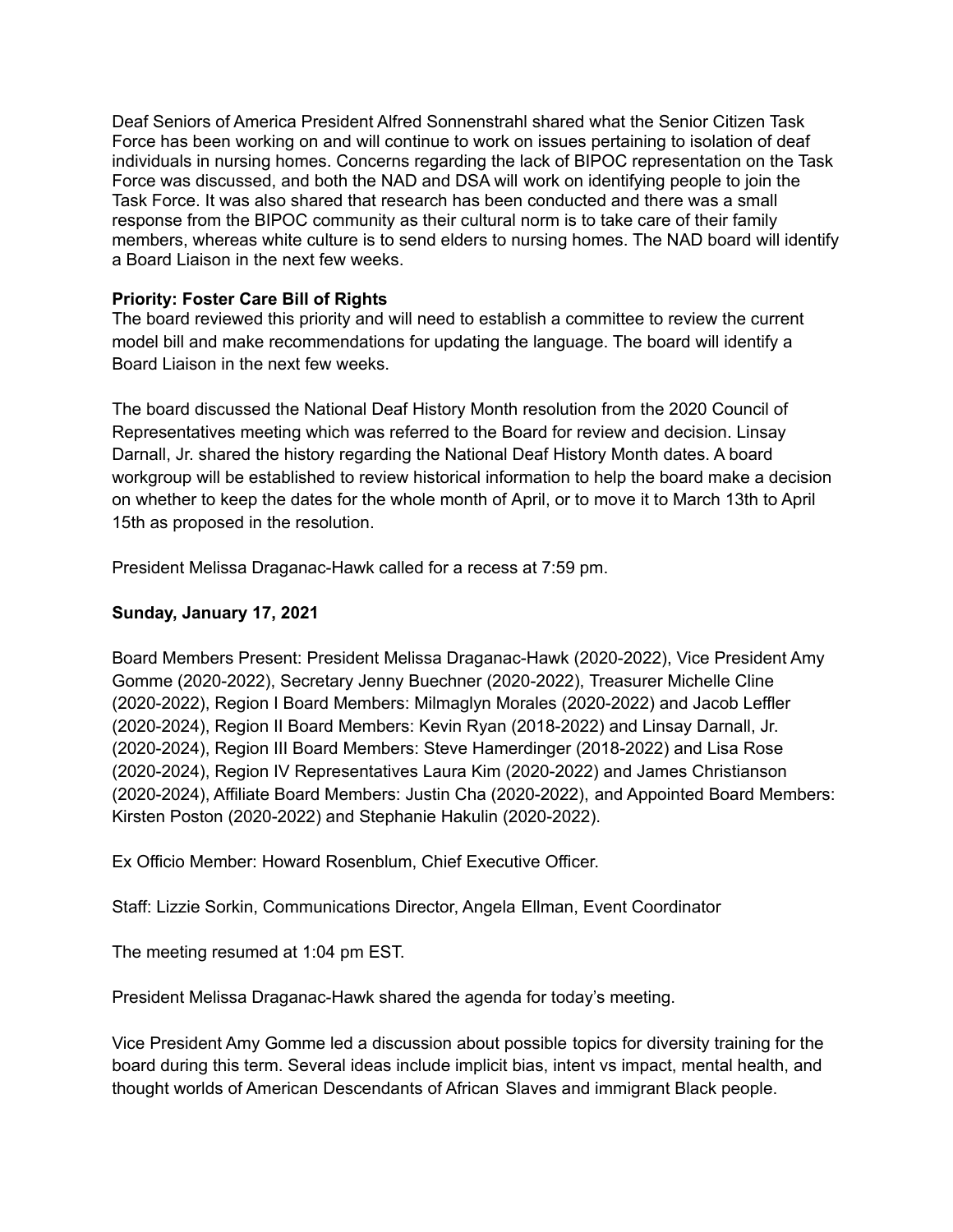The board discussed the 2021 National Leadership Training Conference (NLTC), originally to be held in Albuquerque, NM. With concerns about COVID-19, social distancing, and other possible restrictions, the board discussed whether the conference should be held virtually or in person.

MOTION: Kirsten Poston moved that NAD plan on hosting a virtual NLTC for 2021. Seconded by Milmaglyn Morales. CARRIED.

The board briefly discussed the 2022 NAD Biennial Conference to be held in Orlando, Florida. With limited event planning staff with the hotel, we are unable to get a lot of answers, but will have to start preparing for the conference in other ways such as establishing the workshops committee and call for papers.

President Melissa Draganac-Hawk called for a recess at 2:33 pm EST.

The meeting resumed at 2:40 pm EST.

The board reviewed progress updates for the 2018-2020 priorities.

2018-2020 Priority: National Family Campaign

The board discussed the need to launch and maintain the campaign as well as leverage existing campaigns that align with the goals of this priority.

2018-2020 Priority: Focusing on Systemic Barriers in Vocational Rehabilitation Services for the Deaf/HH

The committee will be disseminating a survey for the community to take regarding vocational rehabilitation services in their states. The committee wants to use the information from the survey to make recommendations to the Rehabilitation Services Administration regarding the elimination of barriers for deaf people within the Workforce and Innovation Opportunity Act (WIOA) and the Order of Selection (OOS).

2018-2020 Priority: Campaign to spotlight the oppression of Deaf people within the justice system

CEO Howard Rosenblum shared that they will continue to work with the National Administrators of State Agencies for the Deaf and Hard of Hearing (NASADHH) to identify ways how we can address communication barriers between deaf people and law enforcement. This includes the barriers deaf BIPOC have experienced as well.

2018-2020 Priority: Restoring the Deaf community's confidence in the sign language interpreting profession by strengthening our partnership with the interpreters Board Liaison Jenny Buechner shared that the Code of Professional Conduct Task Force will resume meeting in the next few weeks to review edits made by editors prior to sharing with the four organizations' board members, as well as additional input from stakeholders. The Interpreter Standards committee is making progress on developing the position statement.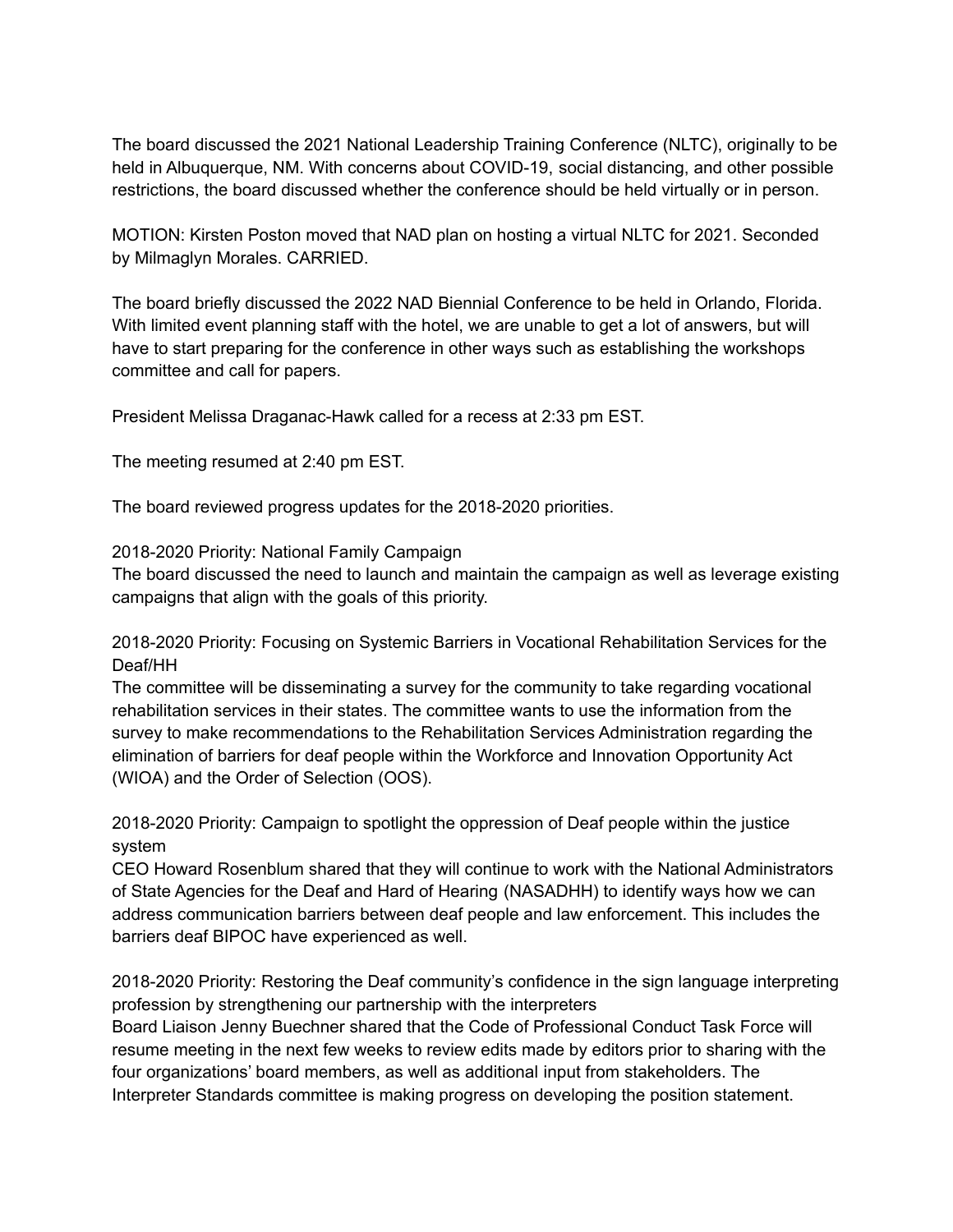President Melisa Draganac-Hawk led a discussion about the roles and responsibilities and communication between Region Board members, and Legislative Affairs Coordinator Kim Bianco Majeri regarding legislative issues among state associations.

President Melissa Draganac-Hawk called for a recess at 4:01 pm EST.

The meeting resumed at 5:02 pm EST.

Secretary Jenny Buechner reviewed the Conflict of Interest policy within the Board Policy Manual, and clarified questions from board members concerned about those serving on other organizations.

Secretary Jenny Buechner shared with the board newly recommended guidelines for Sections as developed by a board work group.

MOTION: Linsay Darnall, Jr moved to approve the section guidelines. Seconded by Kevin Ryan. CARRIED.

## **Sections Reports**

## Deaf Culture and History Section

Board Liaison Linsay Darnall, Jr. shared that the section is considering restructuring their board as they are unable to find enough people who are interested in serving on the board. They are interested in bringing back the vlog series "Deaf History That" that shares information about deaf culture.

## National Deaf Education Section

Board Liaison Michelle Cline shared that the section hosts a conference every year and in 2020 they hosted it virtually. This year, they had planned to host it in Riverside, CA on June 24-26, but have decided to switch to virtual and host weekly series for a few weeks as part of the conference.

## Youth Section

Secretary Jenny Buechner shared that they are now conducting their election process, and nominations are done.

## **Committee Updates**

## Interpreter Agency Accreditation

CEO Howard Rosenblum shared that the paperwork needs to be updated based on feedback from the board, and will need to do a cost analysis for the program to be sustainable including ensuring we have a person to manage the grievance process.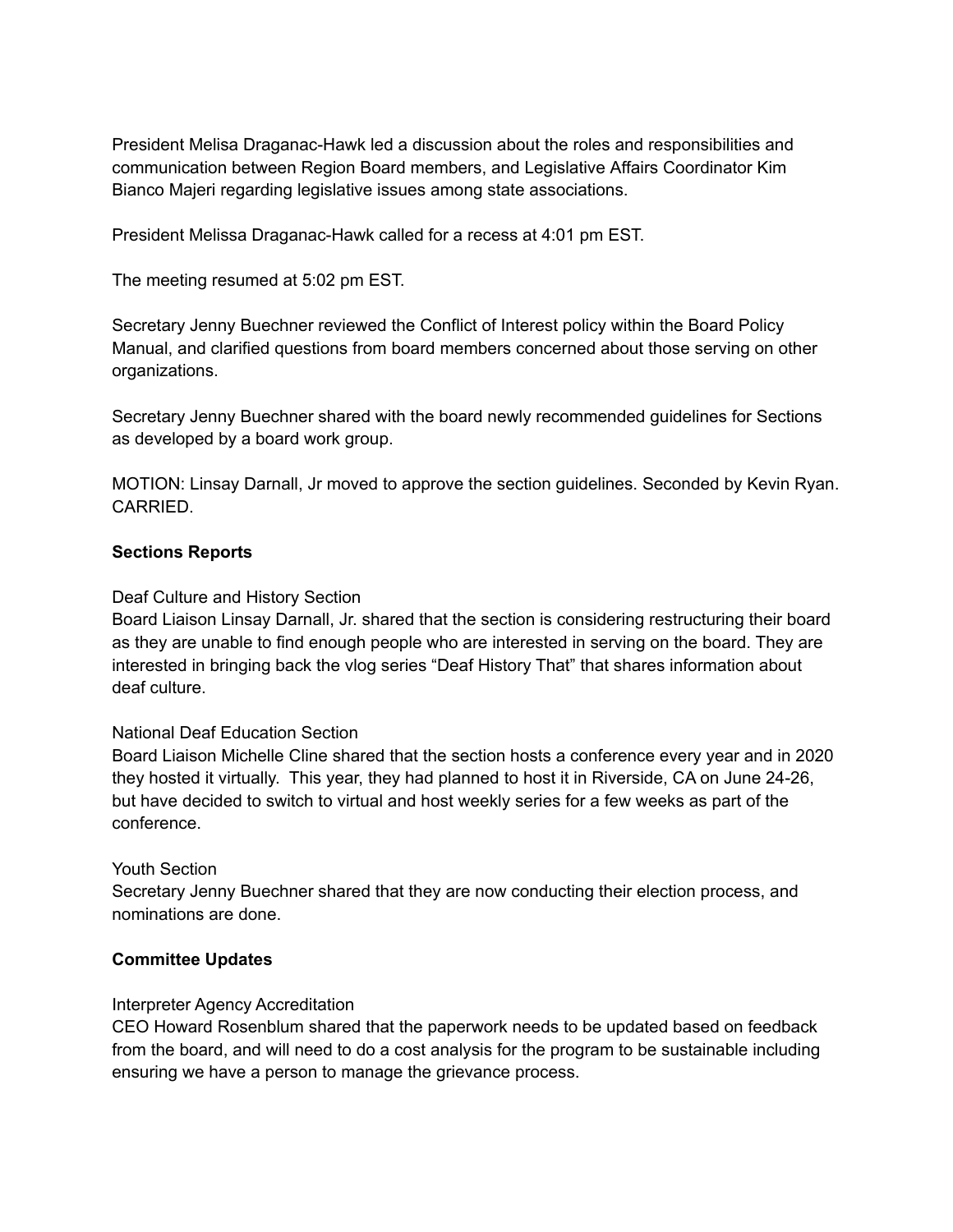### Deaf Interpreter Task Force

President Melissa Draganac-Hawk shared that the focus of this committee is to develop a position statement along with materials on the benefits for having deaf interpreters.

### Bylaws Committee

Bylaws Chair Jacob Leffler shared that an updated version as approved by the Council of Representatives has been shared with NAD Headquarters for posting on the website.

### State Associations and Affiliates Committee

Board Liaison Michelle Cline shared that the committee is working on updating the SAAC Toolkit since the board responded on which parts should be kept in the toolkit and which should be moved to the NAD website for historical purposes. They are also working on the mentor program, which has yet to be launched. Each region needs to select a new representative for this term.

#### National Employment Resource Center Committee

The board discussed the need to establish a focus group to collect feedback on whether the website has been successful, and if any updates need to be made.

#### Video Remote Interpreting Committee

The committee has completed its position statement for use of VRI in courtrooms, including the newly modified approach for COVID-19, and is waiting for Howard Rosenblum to review and share with the board for approval.

## Strategic Planning Committee

President Melissa Draganac-Hawk shared that a report for Vision 2020 has been shared at the Council of Representatives back in October. The committee worked on a SWOT analysis for the board and that the committee will need to conduct the SWOT analysis for the staff, and then work on the NAD Strategic Plan for the next three years. Linsay Darnall, Jr. will lead that committee consisting of Board members.

President Melissa Draganac-Hawk called for a recess at 6:34 pm EST.

The meeting resumed at 6:45 pm EST.

President Melissa Draganac-Hawk led a discussion about the request the NAD received asking for assistance in promoting Auditory Processing Disorders as a disability that should receive Individual Education Plan or Section 504 accommodations. The board agreed that this is not our area of expertise, and that this should be referred to the American Speech-Language-Hearing Association (ASHA).

The board discussed the need to revisit our goals and working relationship with Deaf Grassroots Movement (DGM), to provide them with resources needed to support them.